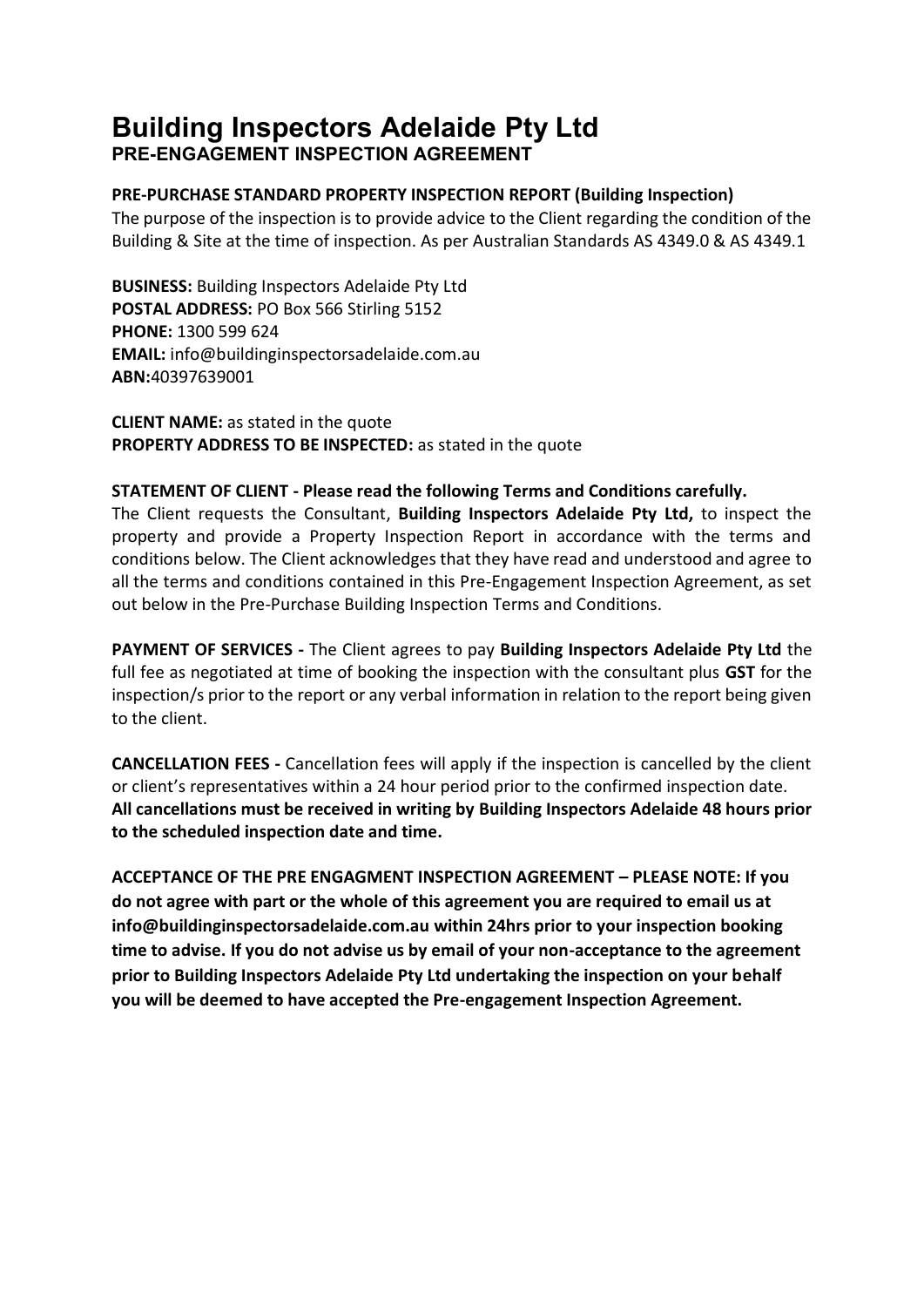## **TYPE OF PROPOSED INSPECTION ORDERED BY YOU:**

**Inspection & Report:** The inspection will be of the Building Elements as outlined in Appendix C of AS4349.1-2007 except for Strata title properties where the inspection will be according to Appendix B of AS4349.1-2007.

A copy of the appropriate Standard with Appendices may be obtained from Building Inspectors Adelaide Pty Ltd at your cost by phoning 1300 599 624 or by email [info@buildinginspectorsadelaide.com.au](mailto:info@buildinginspectorsadelaide.com.au) or from Standards Australia.

We will carry out the inspection and report ordered by you in accordance with this agreement and you agree to pay for the inspection on or before delivery of the report. You agree that in accepting this agreement you have read and understand the contents of this agreement and that the inspection will be carried out in accordance with this document.

If you fail to advise us in writing of your non-acceptance to this agreement 24 hours prior to the inspection taking place and do not cancel the requested inspection, then you agree that you have read and understand the contents of this agreement and that we will carry out the inspection on the basis of this agreement and that we can rely on this agreement.

**Note:** Additional inspection requirements requested by you may incur additional expense in regard to the cost of the inspection.

# **SCOPE OF THE INSPECTION & THE REPORT**

**1. The purpose of the inspection:** in accordance with AS4349.1-2007 is to provide advice to a prospective purchaser regarding the condition of the property at the date and time of inspection. Areas for Inspection shall cover all safe and accessible areas.

**2. The scope of the inspection:** The inspection shall comprise a visual assessment of the items listed in Appendix C to AS4349.1-2007 for the structures within 30 metres of the building and within the site boundaries including fences.

 The inspection comprises a visual assessment of the property to identify major defects and to form an opinion regarding the general condition of the property at the time of inspection.

The following areas **shall be** inspected where applicable:

- **The interior** of the building: ceilings; walls; floors; windows; doors & frames; kitchen; bathroom; WC; ensuite; laundry; stairs & damp problems
- **The exterior** of the building: walls (including lintels, claddings, doors & windows); timber or steel frames & structures; chimneys; stairs; balconies, verandas, patios, decks, suspended concrete floors, balustrades
- **The roof exterior**: roof (including tiles, shingles & slates, roof sheeting, gables, flashings);skylights, vents, flues; valleys; guttering; downpipes; eaves, fascia's and barges
- **The roof space**: roof covering; roof framing; sarking; party walls; insulation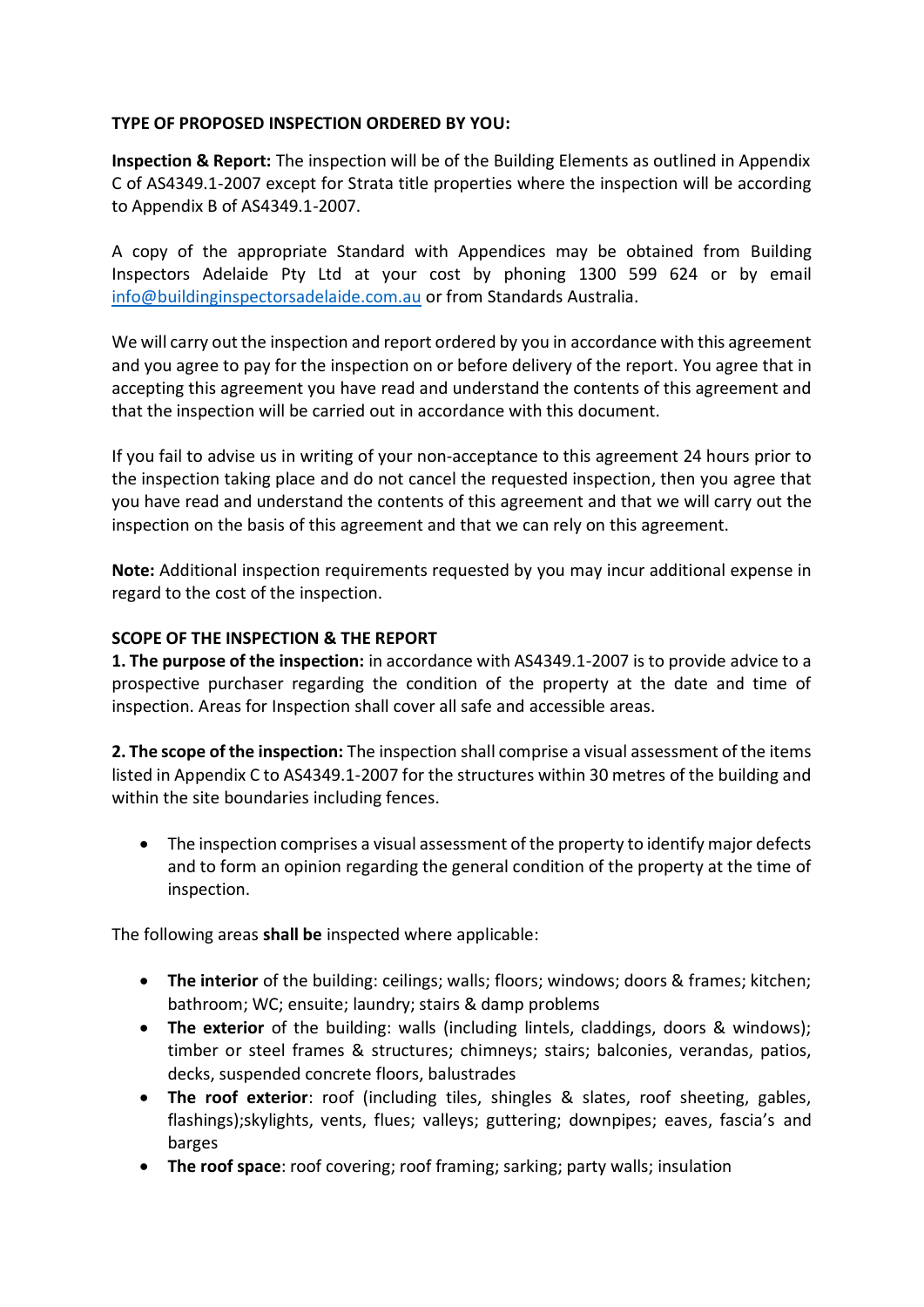- **The sub-floor** space: timber floor (including supports, floor, ventilation, drainage, damp); suspended concrete floors
- **The property** within 30m of the house and within the boundaries of the site: car accommodation, detached laundry, ablution facilities and garden sheds; retaining walls (where supporting other structures and landscaping retaining walls > 700mm high); paths & driveways; steps; fencing (general & swimming pool); surface water (drainage effectiveness) high); paths & driveways; steps; fencing (general & swimming pool); surface water (drainage effectiveness)

**3.** Subject to safe and reasonable access (See Definitions below) the Inspection will normally report on the condition of each of the following areas:

- The interior
- The roof void
- The exterior
- The subfloor
- The roof exterior
- The property

**4.** The inspector will report individually on Major Defects and Safety Hazards evident and visible **on the date and time of the inspection**. The report will also provide a general assessment of the property and collectively comment on Minor Defects which would form a normal part of property maintenance.

**5.** Where a Major Defect has been identified, the inspector will give an opinion as to why it is a Major defect and specify its location.

#### **LIMITATIONS**

**6.** The Inspector will conduct a non–invasive visual inspection which will be limited to those accessible areas and sections of the property to which Safe and Reasonable Access (see Definitions below) is both available and permitted on the date and time of the inspection. Areas where reasonable entry is denied to the inspector, or where safe and reasonable access is not available, are excluded from and do not form part of, the inspection. Those areas may be the subject of an additional inspection upon request following the provision or reasonable entry and access.

**7.** The Inspection **WILL NOT** involve any invasive inspection including cutting, breaking apart, dismantling, removing or moving objects including, but not limited to, roofing, wall and ceiling sheeting, ducting, foliage, mouldings, debris, roof insulation, sarking, isolation, floor or wall coverings, sidings, fixtures, floors, pavers, furnishings, appliances or personal possessions.

**8.** The Inspection and Report compares the inspected building with a building that was constructed in accordance with the generally accepted practice at the time of construction and which has been maintained such that there has been no significant loss of strength and durability.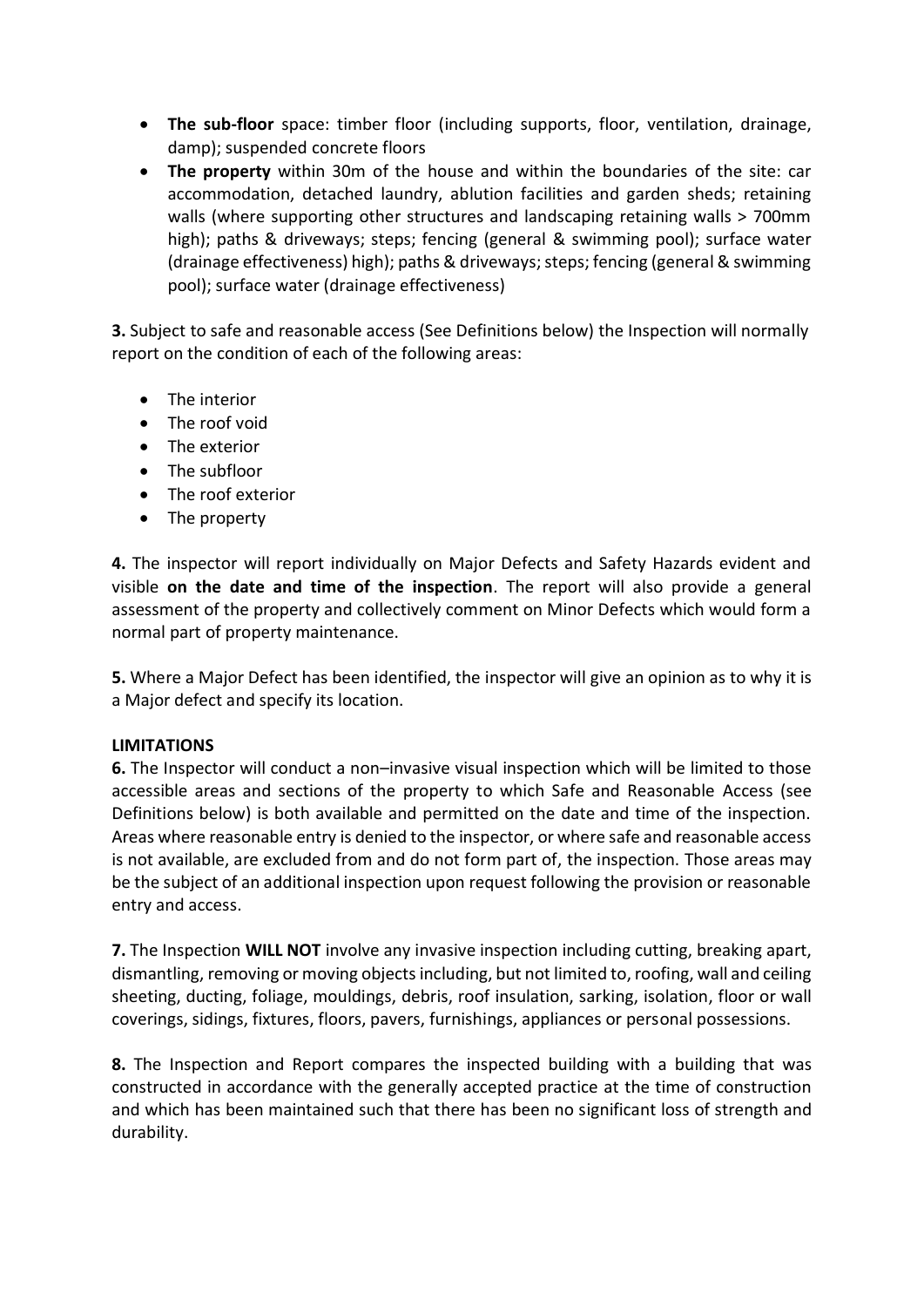**9.** The Inspection excludes the inside of walls, between floors, inside skillion roofing, inside the eaves, behind stored goods in cupboards, and other areas that are concealed or obstructed. The inspector **WILL NOT** dig, gouge, force or perform any other invasive procedures.

**10.** The Report is not a certificate of compliance that the property complies with the requirements of any Act, regulation, ordinance, local law or by-law, or as a warranty or an insurance policy against problems developing with the building in the future.

**11.** The Inspection **WILL NOT** look for or report on Timber Pest Activity. You should have an inspection carried out in accordance with AS 4349.3-1998 Timber Pest Inspections, by a fully qualified, licensed and insured Timber Pest Inspector.

**12.** If Timber Pest Damage is found then it will be reported. The inspector will only report on the damage which is visible.

**13. ASBESTOS: No inspection for asbestos will be carried out at the property and no report on the presence or absence of asbestos will be provided.** If during the course of the Inspection asbestos or materials containing asbestos happened to be noticed then this may be noted in the general remarks section of the report. If asbestos is noted as present within the property then you agree to seek advice from a qualified asbestos removal expert as to the amount and importance of the asbestos present and the cost sealing or of removal.

**14. MOULD (MILDEW) AND NON-WOOD DECAY FUNGI DISCLAIMER:** No inspection or report will be made for Mould (Mildew) and non-wood decay fungi.

**15. ESTIMATING DISCLAIME***R:* Any estimates provided in the Report are merely opinions of possible costs that could be encountered, based on the knowledge and experience of the inspector, and are not estimates in the sense of being a calculation of the likely costs to be incurred. The estimates are NOT a guarantee or quotation for work to be carried out. The inspector accepts no liability for any estimates provided throughout this report where they occur you agree to obtain and rely on independent quotations for the same work.

**16.** If the property to be inspected is occupied then you must be aware that furnishings or household items may be concealing evidence of problems, which may only be revealed when the items are moved or removed.

Where the Report says the property is occupied you, agree to:

a) Obtain a statement from the owner as to

- I. any Timber Pest activity or damage;
- II. timber repairs or other repairs
- III. alterations or other problems to the property known to them
- IV. any other work carried out to the property including Timber Pest treatments
- V. obtain copies of any paperwork issued and the details of all work carried out

b) Indemnify the Inspector from any loss incurred by you relating to the items listed in clause a) above where no such statement is obtained.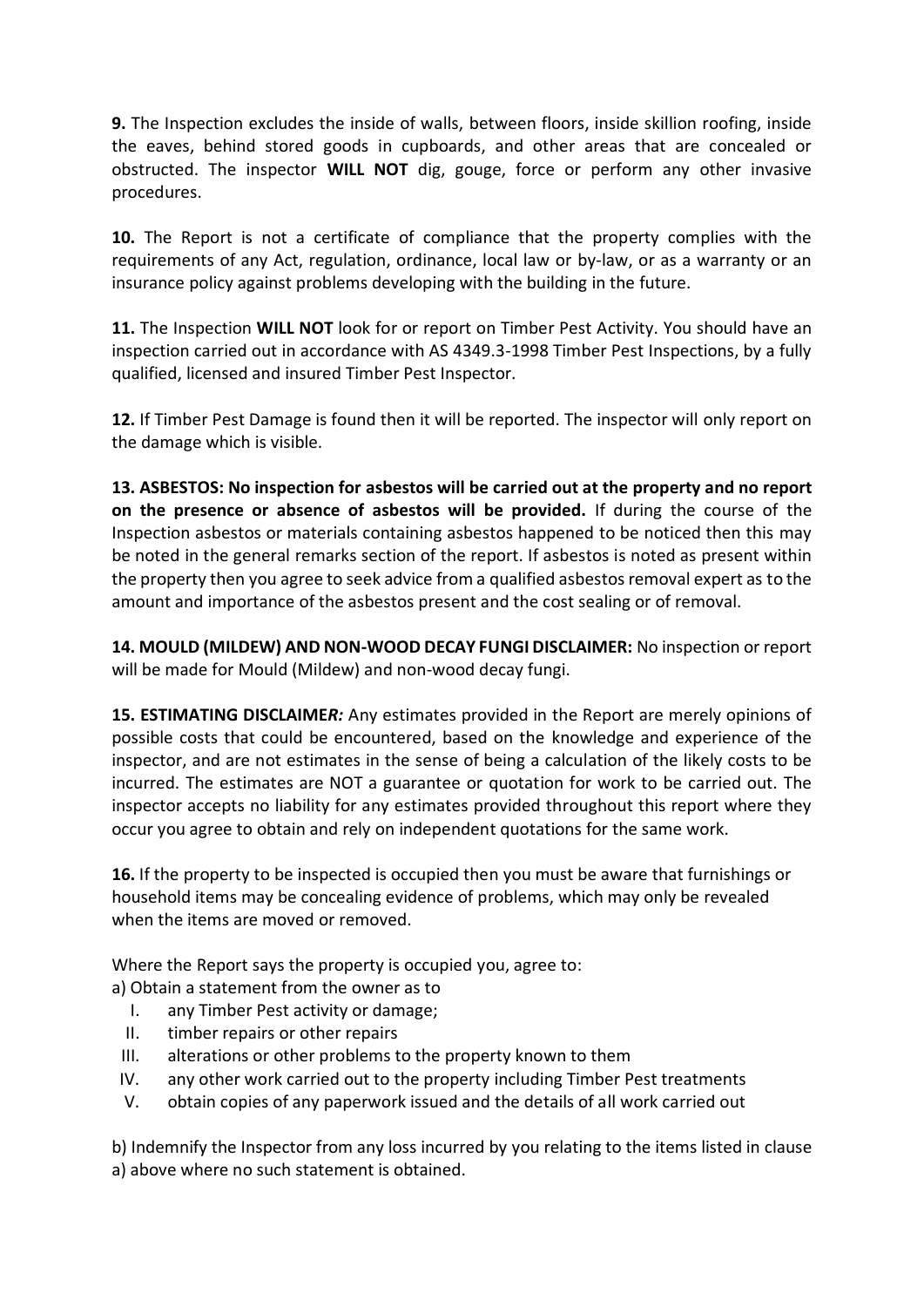**17**. The Inspection **WILL NOT** cover or report the items listed in Appendix D to AS4349.1-2007. The inspection report is not a certificate of compliance of the property within the requirements of any Act, regulation, ordinance, local law or by-law and is not a warranty against problems developing with the building in the future.

The Inspection **WILL NOT** cover as listed below:

- Parts of a building that are under construction
- The inspection is not intended to include rigorous assessment of all building elements in a property
- Defects that would only be apparent under particular weather conditions or when using particular fittings & fixtures
- Defects not apparent due to occupancy or occupancy behaviour e.g. non-Use of a leaking shower
- Unauthorized building work or of work not compliant with building regulations
- Title and ownership matters, matters concerning easements, covenants, restrictions,
- zoning certificates and all other law-related matters

The Inspection **WILL NOT** cover or report the items listed in Appendix D to AS4349.1-2007: Footings below ground, concealed damp-proof course, electrical installations, operation of smoke detectors, light switches and fittings, TV, sound and communication and security systems, concealed plumbing, adequacy of roof drainage as installed, gas fittings and fixtures, air conditioning, automatic garage door mechanisms, swimming pools and associated filtration and similar equipment, the operation of fireplaces and solid fuel heaters, including chimneys and flues, alarm systems, intercom systems, soft floor coverings, electrical appliances including dishwashers, incinerators, ovens, ducted vacuum systems, paint coatings except external protective coatings, health hazards e.g., allergies, soil toxicity, lead content, radon, presence of asbestos or urea formaldehyde), timber and metal framing sizes and adequacy, concealed tie downs and bracing, timber pest activity, other mechanical or electrical equipment (such as gates, inclinators), soil conditions, control joints, sustainable development provisions, concealed framing-timbers or any areas concealed by wall linings or sidings, landscaping, rubbish, floor cover, furniture and accessories, stored items, insulation, environmental matters e.g. BASIX, water tanks, BCA environmental provisions, energy efficiency, lighting efficiency.

The Report **WILL NOT** include those items noted in Clause A3 of AS 4349.1-2007 as follows (a)Any non-structural element, e.g., roof plumbing and roof covering, general gas, water and sanitary plumbing, electrical wiring, partition walls, cabinetry, windows, doors, trims, fencing, minor structures, non-structural damp issues, ceiling linings, floor coverings, decorative finishes such as plastering, painting, tiling, etc.

(b) An assessment of any aspect or component of the property that cannot be seen or that requires testing and/or measurement to determine soundness.

(c) Any area or item that was not, or could not be, observed by the inspector.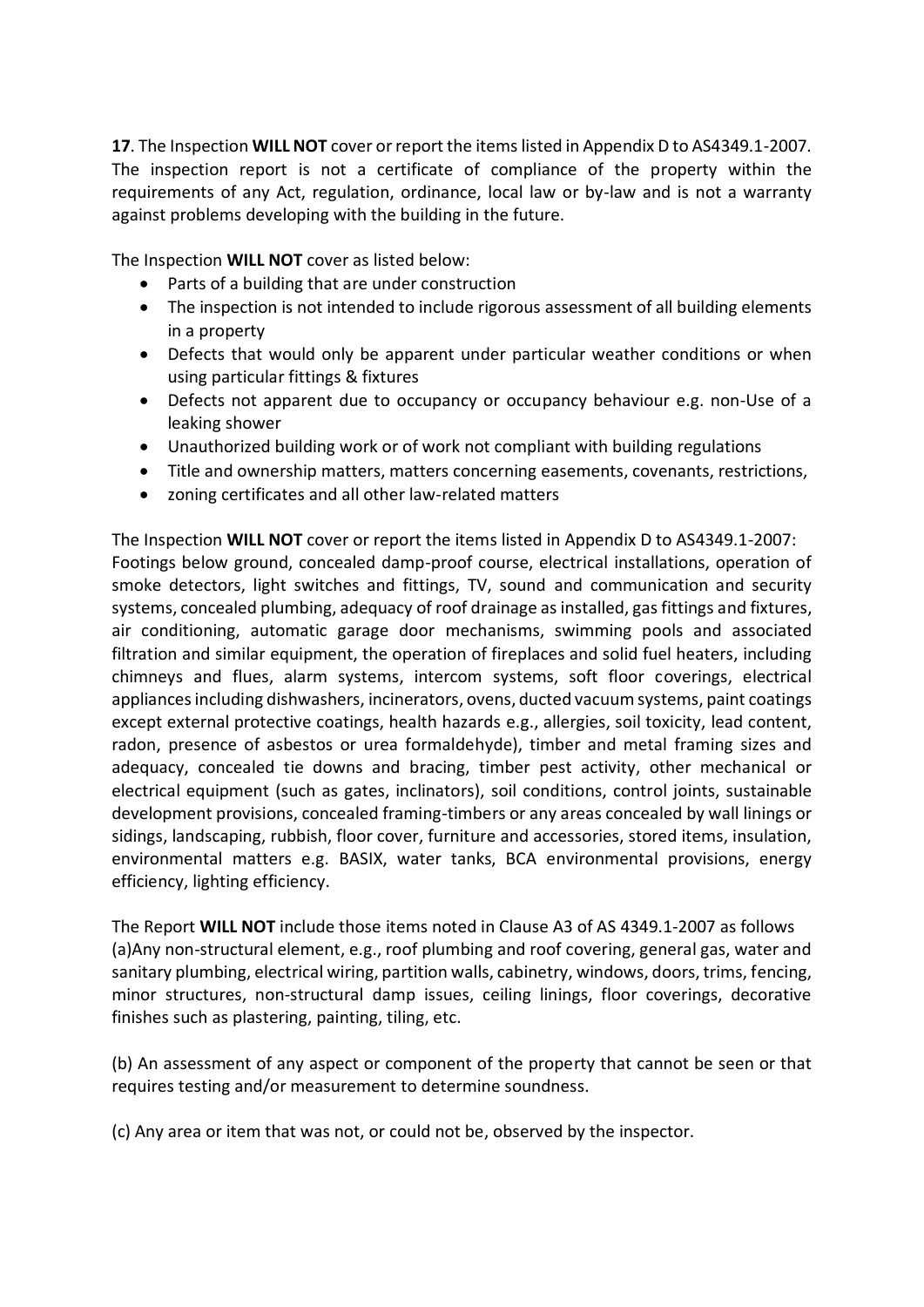(d) General maintenance other than that which is deemed to be directly related to the ongoing structural performance of the property.

(e) Serviceability damp defects such as condensation, rising damp, lateral damp, falling damp should only be assessed and reported on where structural damage has occurred, is occurring, or may occur (e.g., fungal rot) significant spalling of masonry or concrete structural elements, significant fretting or mortar, rusting of primary structural elements. Stormwater drainage and surface water defects commonly cause or exacerbate foundation instability and these issues should be assessed and reported on where relevant.

**18.** Where the property is a strata or similar title, the inspector will only inspect the interior and immediate exterior of the particular unit requested to be inspected as detailed in Appendix B in AS4349.1-2007. Therefore it is advised that the client obtain an inspection of common areas prior to any decision to purchase.

**19.** The Inspection and Report **WILL NOT** report on any defects which may not be apparent due to prevailing Weather conditions at the time of the inspection. Such defects may only become apparent in differing Weather conditions.

**20.** You agree that we cannot accept any liability for our failure to report a defect that was concealed by the owner of the building being inspected and you agree to indemnify us for any failure to find such concealed defects.

**21.** Where our report recommends another type of inspection including an invasive inspection and report then you should have such an inspection carried out prior to the exchange of contracts or end of cooling-off period. If you fail to follow our recommendations then you agree and accept that you may suffer a financial loss and indemnify us against all losses that you incur resulting from your failure to act on our advice.

**22.** The Report is prepared and presented, unless stated otherwise, under the assumption that the existing Use of the building will continue as a Residential Property.

#### **GENERALLY**

**23.** In the event of a dispute or a claim arising out of, or relating to the inspection or the report, or any alleged negligent act, error or omission on our part or on the part of the inspector conducting the inspection, either party may give written notice of the dispute or claim to the other party. If the dispute is not resolved within twenty one (21) days from the service of the written Notice then either party may refer the dispute or claim to an independent mediator nominated by us. The cost shall be met equally by both parties or as agreed as part of the mediation settlement. Should the dispute or claim not be resolved by mediation then one or other of the parties may refer the dispute or claim to the Institute of Arbitrators and Mediators of Australia who will appoint an Arbitrator who will resolve the dispute by arbitration. The Arbitrator will also determine what costs each of the parties are to pay.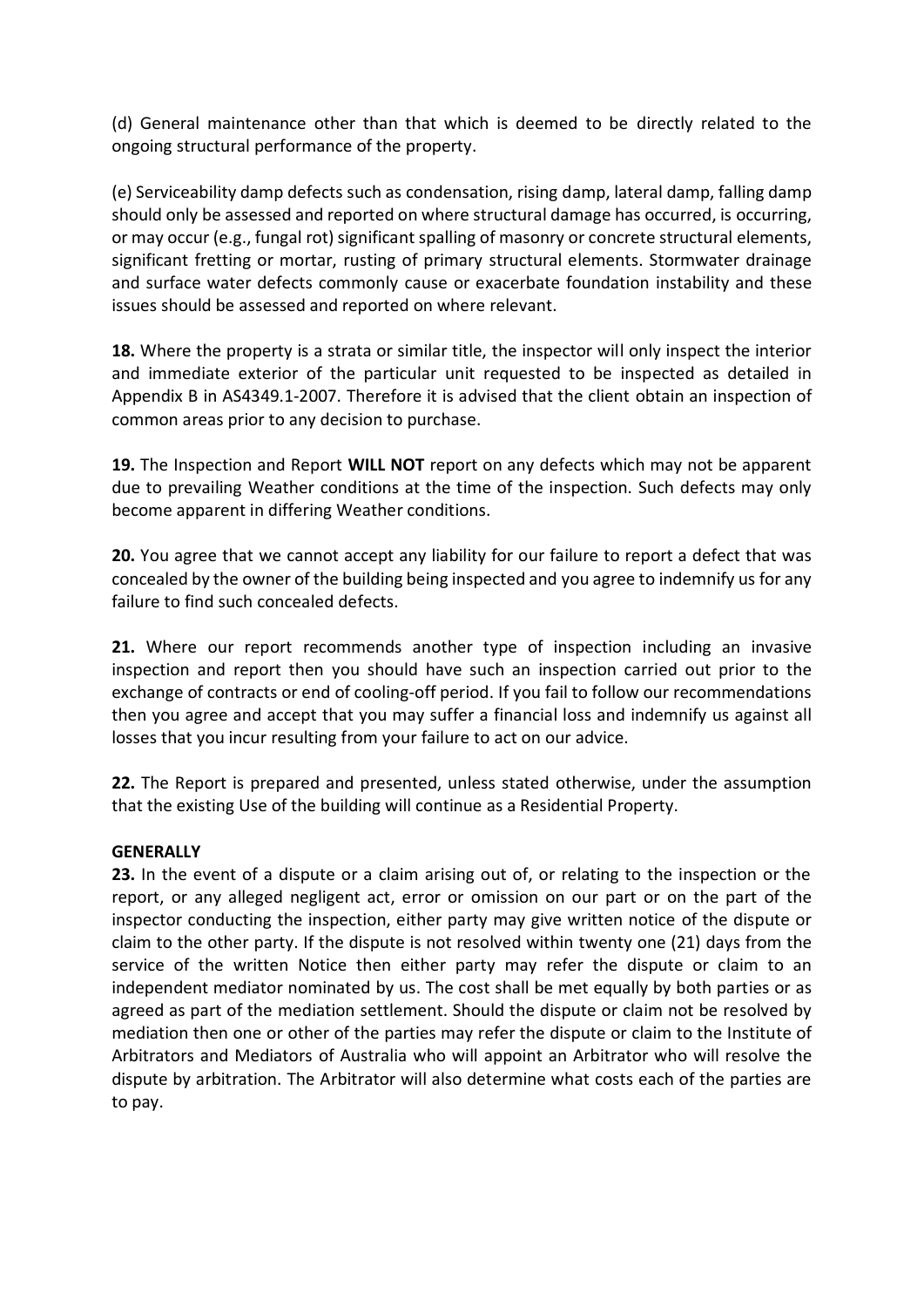## **24. THIRD PARTY DISCLAIMER:**

We will not be liable for any loss, damage, cost or expense, whatsoever, suffered or incurred by any Person other than You in connection with the Use of the Inspection Report provided pursuant to this agreement by that Person for any purpose or in any way, including the Use of this report for any purpose connected with the sale, purchase, or Use of the Property or the giving of security over the Property, to the extent permissible by law. The only Person to whom we may be liable and to whom losses arising in contract or tort sustained may be payable by us is the Client named on the face page of this Agreement.

## **25. Prohibition on the Provision or Sale of the Report**

The Report may not be sold or provided to any other Person without Our express written permission, unless the Client is authorised to do so by Legislation. If we give our permission it may be subject to conditions such as payment of a further fee by the other Person and agreement from the other Person to comply with this clause. However, we may sell the Report to any other Person although there is no obligation for us to do so.

#### **26. Release**

You release us from any and all claims, actions, proceedings, judgments, damages, losses, interest, costs and expenses of whatever nature that the Person may have at any time hereafter arising from the unauthorised provision or sale of the Report by you to a Person without Our express written permission.

## **27. Indemnity**

You indemnify Us in respect of any and all liability, including all claims, actions, proceedings, judgments, damages, losses, interest, costs and expenses of any nature, which may be incurred by, brought, made or recovered against Us arising directly or indirectly from the unauthorised provision or sale of the Report by You to a Person without Our express written permission.

#### **DEFINITIONS:**

You should read and understand the following definitions of words Used in this Agreement and the Report. This will help you understand what is involved in a property and building inspection, the difficulties faced by the inspector and the contents of the Report which we will provide you following the Inspection.

**Acceptance Criteria:** The Building shall be compared with a building that was constructed in accordance with the generally accepted practice at the time of construction and which has been maintained such that there has been no significant loss of strength and serviceability.

**Access hole (cover)** means an opening in the structure to allow for safe entry to carry out an inspection.

**Accessible area** means an area of the site where sufficient safe and reasonable access is available to allow inspection within the scope of the inspection.

**Building Element** means a portion of a building that, by itself or in combination with other such parts, fulfils a characteristic function.

**Client** means the person(s) or other legal entity for which the inspection is to be carried out. If ordered by the person(s)'s agent then it is agreed that the agent represents the person(s) and has the authority to act for and on their behalf. (See also "You/your" below)